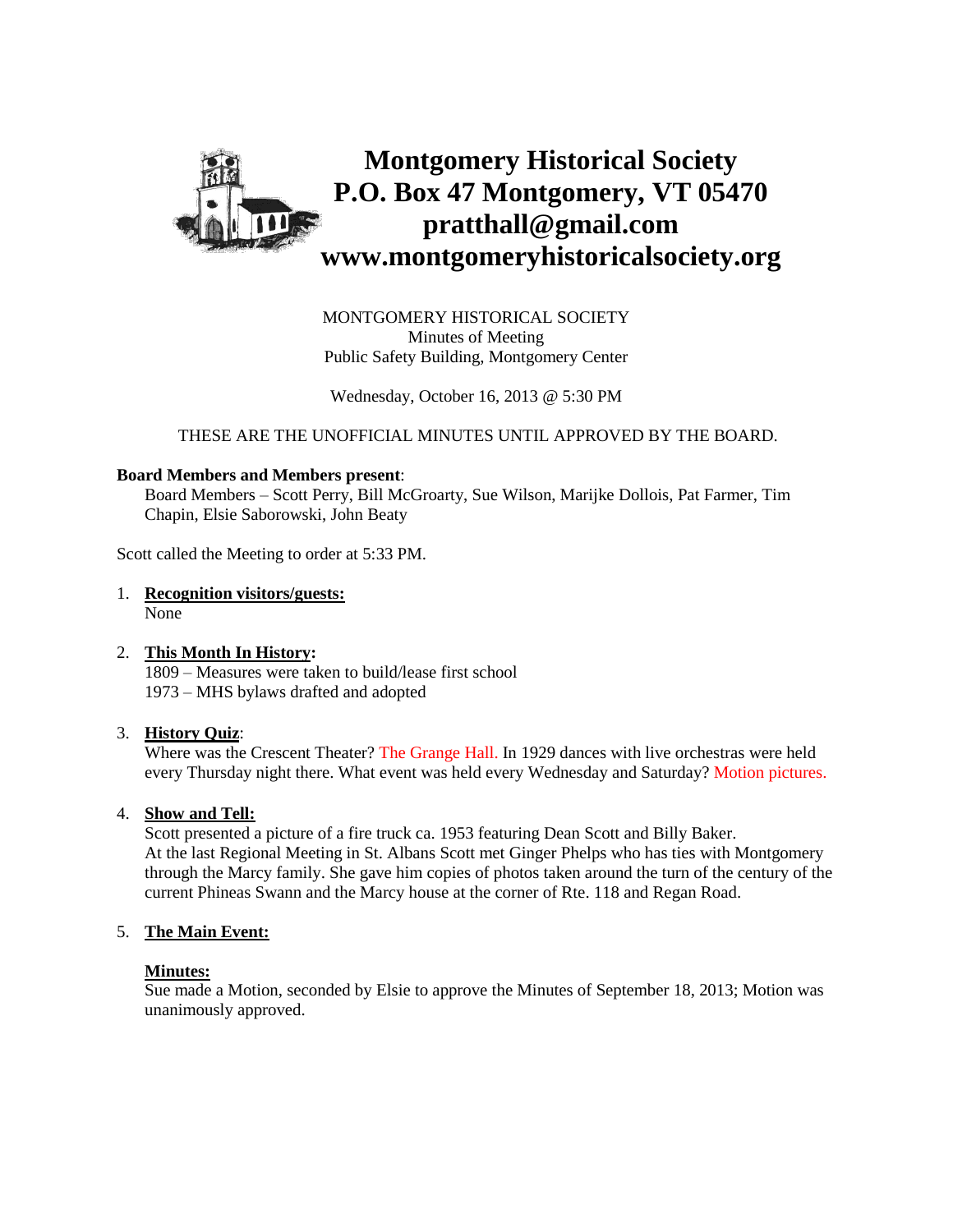# **Treasurer's Report:**

| Treasurer's Report $-10/16/13$ : |  |
|----------------------------------|--|
|                                  |  |

Stained Glass - West Wall Savings Account ...... ........... \$ 55,658.99

80 Affinity members

Marijke made a Motion, seconded by Tim to approve the Treasurer's Report as presented; Motion was unanimously approved.

#### **Membership:**

No report

# **Old business:**

- A. West Wall Capital Campaign
	- 1) Financial Report see Treasurer's Report above; Marijke gave Sue additional checks at the meeting which brings the total closer to \$60,000.00
	- 2) Sub Committee Reports
		- a. Institutional (Private/Government)
			- 1 grant has been submitted \$20,000 VT Div. for Historic Preservation grant. 3 grant applications are in the works:
				- Vermont Community Foundation Walter Cerf Grant.
			- Vermont Community Foundation Small & Inspirational grants
				- Eastman Charitable Trust
		- b. Commercial/Corporate no report yet; a letter has been prepared to go with a "leave behind" package.
		- c. Retail/Fundraisers/Events
			- 1) OktoberFest 112 reservations are confirmed with 16 on the waiting list. Set up will be Friday @ 1:30. Tables and steamers are to be picked up at Pigeon Hill. Linens will be supplied by UniFirst. There will be 4 waitresses. Lutz is in charge of the music.
			- 2) Texas Hold 'em poker event at The Grange Nov.  $3<sup>rd</sup>$ ; it will be organized by Dave Beaulieu. Marty Lumbra of The Belfry paid for printing a banner. There will be no alcohol allowed, only water and sodas. Sue has arranged for this as well as munchies. The MHS will receive 30% of the door take after paying Dave Beaulieu \$150.00. The proceeds of the sale of sodas will go to the MHS. Flyers will be distributed and the event announced via MHS website, Facebook and email.
			- 3) 2014 calendar Scott is working together with Suzanne Dollois; the calendar should be ready end November.
			- 4) Bricks the first order of 25 bricks has been submitted and we're close to the next order of 25.
			- 5) Jelly jars a first deposit of \$178 has been made; more jars have already been submitted.
			- 6) Quilt raffle a picture of a facsimile will be shown at OktoberFest.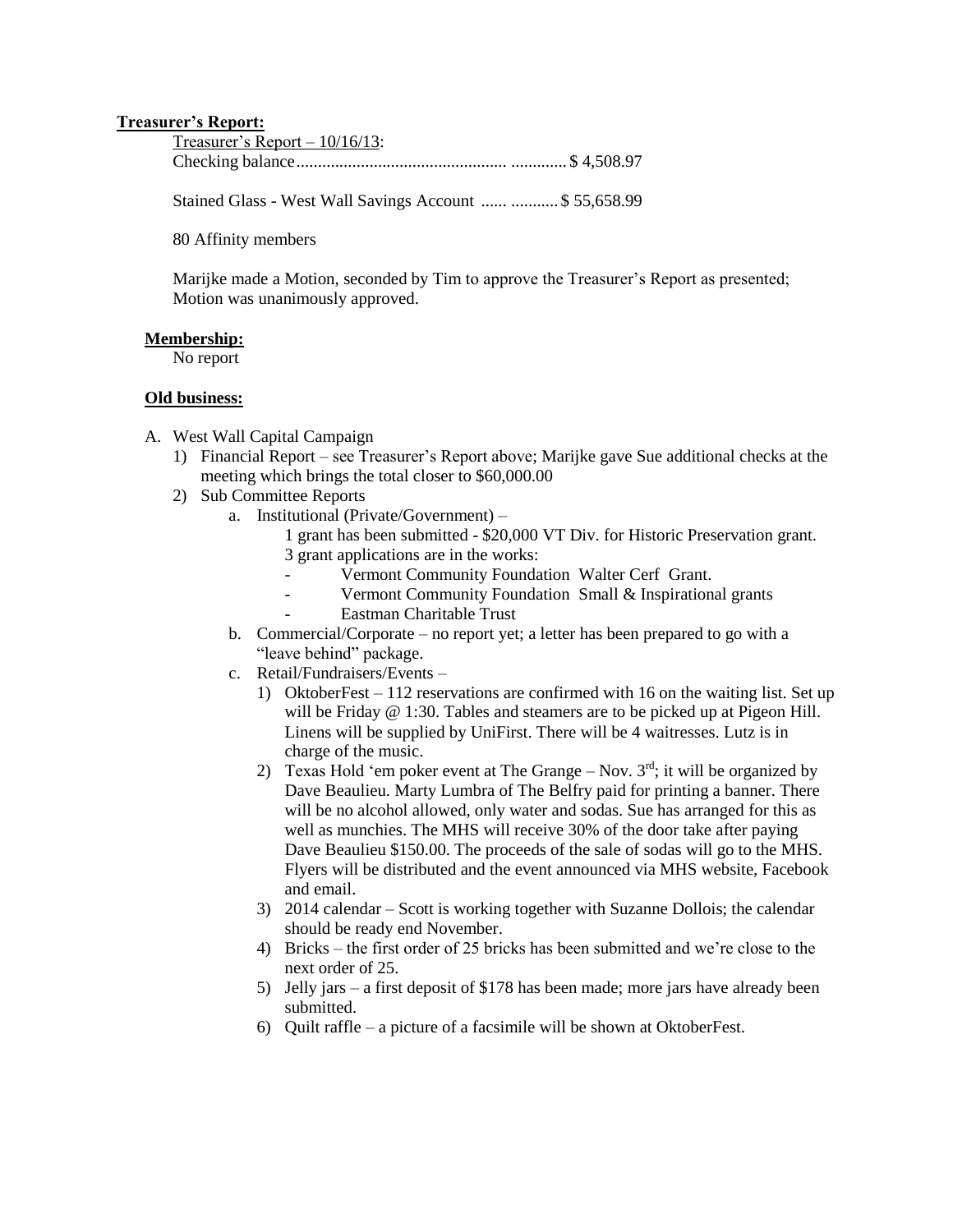- 3. Stained Glass Windows second opinion? The company in Massachusetts that Scott contacted will charge \$2,500 for an assessment and \$21,000 for removal/storage of the windows. The consensus was to contact Mr. Ribbecke again, who had originally quoted about \$10,000 for the job. Scott will ask Jan Lewandoski if it is really necessary to remove all three windows.
- B. Town History Book update Scott and Marijke are meeting Thursday to go over the index and make any other corrections; the text and revised index will then be submitted to Queen City Printers.
- C. LLHS Annual Meeting Nov. 1 in Barre Scott and Pat will attend.
- D. Wedding September  $28<sup>th</sup> -$  Marijke and Noela represented the MHS; everything went smoothly, no problems.
- E. VCBS Meeting September  $28<sup>th</sup>$  follow-up there were 14 people present, mostly older. Scott made a presentation on Montgomery's covered bridges and the Jewett brothers.
- F. Former Baptist Church no further report.
- G. St. Albans Regional Historical Societies Meeting Scott, Pat, Sue and Marijke attended. The museum was open for the occasion; the St. Albans Historical Society is busy preparing for the 150<sup>th</sup> anniversary in 2014 of the Raid on St. Albans. The next meeting will be held in Alburgh, probably in May.
- Z. Reminders:
	- 1) Heaton House Paint
	- 2) Possible Beers Atlas and large Franklin County map acquisition Scott to follow up.
	- 3) Stanton Memorial Gift no report
	- 4) MHS Sign
	- 5) June  $21 22$ , 2014 VT History Expo

# 6. **New business:**

Tim spoke with Michelle Legault and she expressed interest in becoming a Board member sometime in the future.

# 7. **Adjourn:**

Pat made a Motion, seconded by Bill to adjourn at 6:20 P.M. Said Motion passed unanimously.

Respectfully submitted, Marijke M. Dollois